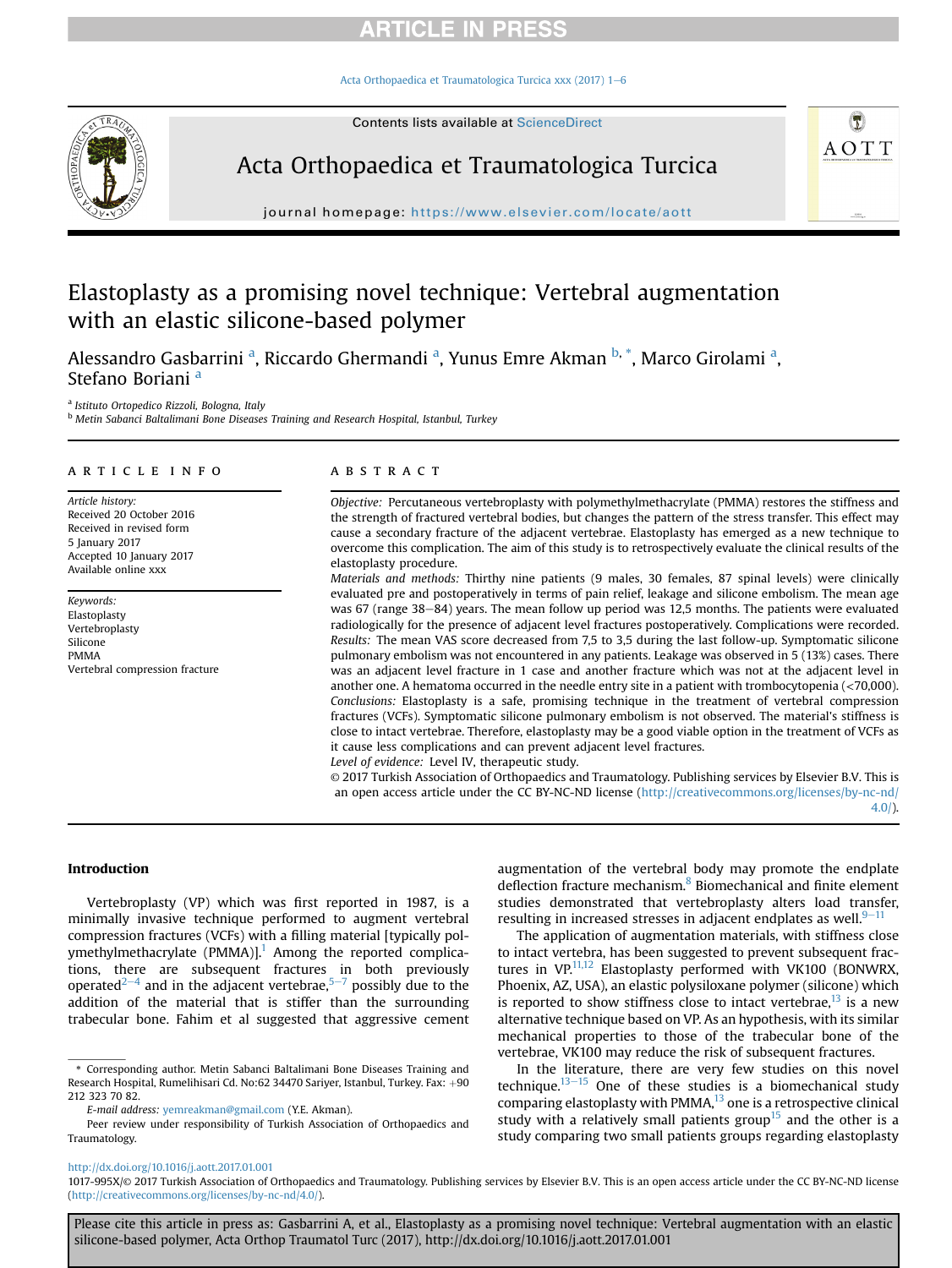and PMMA for kyphoplasty.<sup>[14](#page-4-0)</sup> With a larger group of patients and more spinal levels treated, the aim of our study is to evaluate the clinical outcomes of the patients in terms of pain relief in the short term after the augmentation of VCFs with elastoplasty using VK100 and to assess especially the complications and the presence of subsequent fractures which VK100 is suggested for as a better alternative to PMMA, thus to contribute to the literature regarding clinical data for the application of this novel promising technique in the treatment of VCFs.

#### Materials and methods

This study was approved by the Institutional Reviewal Board with reference number 00218263. All participants provided written informed consent.

Thirty nine patients (9 men, 30 women; mean age, 67 years; age range, 38–84 years) with VCFs who had undergone percutaneous elastoplasty using VK100 as the augmentation material, in a single institution were retrospectively reviewed. The mean follow up period was 12,5 (range  $8-22$ ) months. In 32 of the patients the VCFs were osteoporotic whereas in 7 of the patients the VCFs were due to multiple myeloma. The total number of the treated vertebral bodies was 87 (min  $1$ -max 5). The mean number of the treated vertebral bodies was 2,2 per patient. The numbers of the distribution of the spinal levels treated are demonstrated in Fig. 1.

The procedure was performed under local anesthesia in 37 (95%) cases and the remaining 2 (5%) were operated under general anesthesia due to multiple level fractures. The mean duration of the surgeries was 45 (min  $35$ –max 75) minutes. The procedure was



performed through a unilateral transpedicular approach in 62 (71%) spinal bodies and through a bilateral transpedicular approach in 25 (19%) bodies.

The surgical indication for elastoplasty procedure was VCFs from T4 to L5, with ongoing pain after a 6 weeks of conservative treatment and clinical onset less than 12 months, confirmed by direct radiographies of the spinal column and if not evident on direct radiographies by the presence of edema on magnetic resonance imaging (MRI). All of the cases fulfilled the following conditions: (1) the patients did not have severe heart, lung or brain diseases and can lie prone for a duration of  $1-2$  h; (2) there were no symptoms associated with spinal cord or nerve root damages; (3) pain was continuous and could not be reliefed by drug or physical therapy. Exclusion criteria were identified posterior wall defects, active local or systemic infection, vertebral canal occupation by a fragment of the vertebral body, active associated disorders or other that may interfere with correct assessment of quality of life and pain.

### Surgical technique

Elastoplasty was carried out under fluoroscopy (Ziehm Imaging, Nurnberg, Germany) by experienced spine surgeons. Ten mL of lidocaine 1% (B. Braun, Melsungen, Germany) was infiltrated from the skin to the periosteum of the targeted vertebral pedicles. In our institution, routine core biopsies are routinely performed prior to VP/KP and elastoplasty procedures to identify the fracture as if it is a pathological fracture which may not be revealed by imaging modalities. Therefore, pathological samples were obtained with a 15G biopsy needle in all patients, before the injection procedure. Then, the procedures were performed using 10-gauge or 13-gauge needles of a vertebroplasty kit (Tsunami Medical, San Possidonio, Italy) through either a unilateral or a bilateral transpedicular approach. There was not a certain amount of VK100 to be planned to be injected and VK100 was injected inside the vertebral body until satisfactory filling was achieved or leakage outside the vertebral body was observed on fluoroscopy. Posterior 1/3 of the vertebral body was tried to be avoided to be filled. After the injection procedure, the patient was kept in prone position and the needles were kept inside the pedicle to avoid leakage for about 10 min until the hardening process of VK100 finished. The working time for VK100 is dependent on room or body temperature and is approximately 15 min from the beginning of the procedure to the end of the injection process in normal operating room and body temperature.

## Postoperative care and follow up

The patients were autonomously ambulated on the day after surgery. Standard direct radiography and computerized tomography (CT) evaluation was performed 24 h after the procedure to check distribution and leakage. The patients were followed-up in 3 months intervals. During the follow-up, routine non-weightbearing anteroposterior and lateral radiographies of the spinal column were performed. Lateral radiographies of a patient obtained in the preoperative, early postoperative periods and during the last follow-up are demonstrated in [Fig. 2](#page-2-0).

Peroperative and postoperative complications were noted.

Clinical results were evaluated with Visual Analogue Scale  $(VAS)^{16}$  preoperatively and during the last follow up.

### Statistical analysis

Statistical evaluation was performed using SPSS for windows Fig. 1. The numbers of the distribution of the spinal levels treated. 21.0 software (SPSS Inc, Chicago, IL). The values of pre and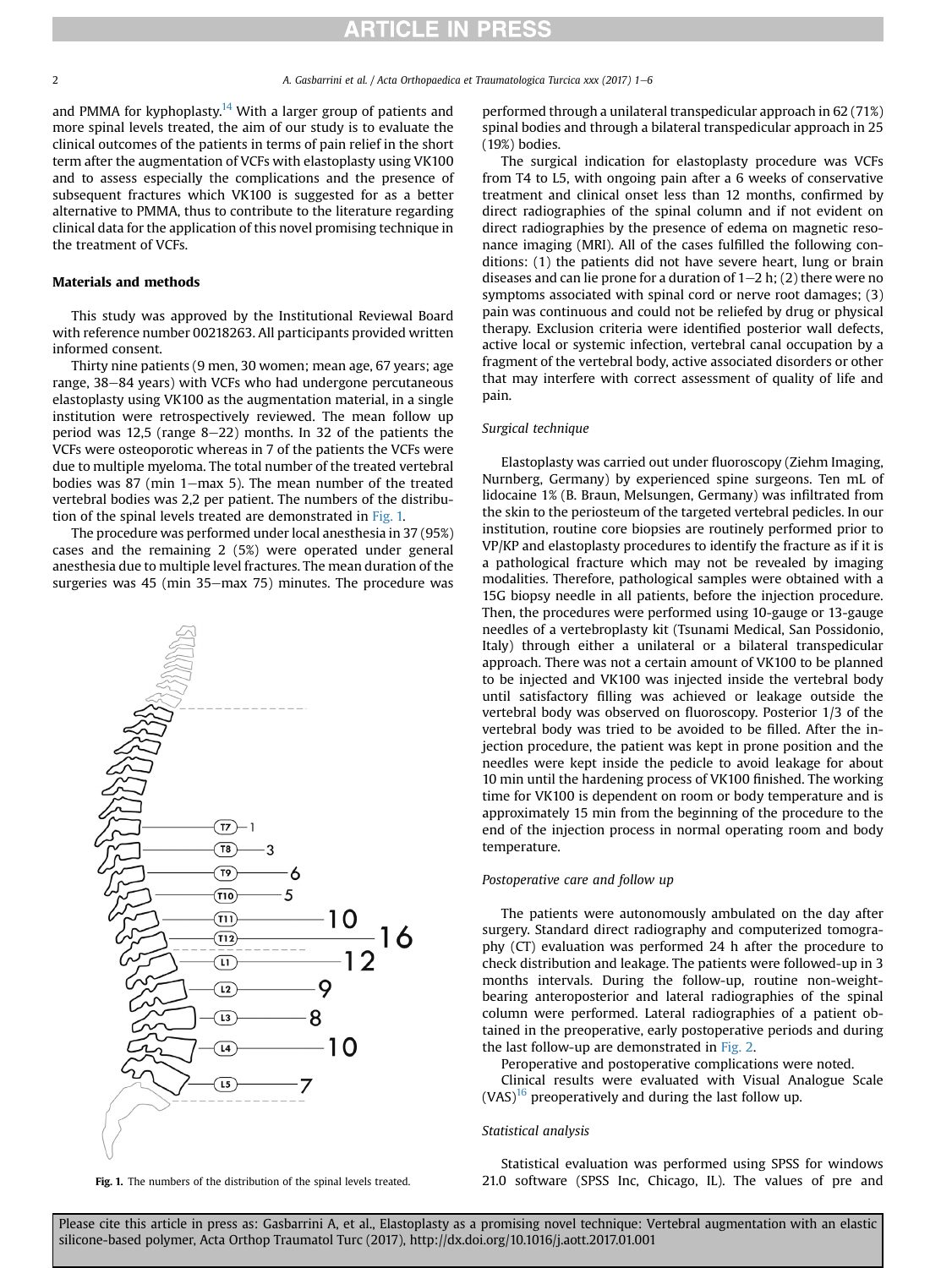A. Gasbarrini et al. / Acta Orthopaedica et Traumatologica Turcica xxx (2017) 1–6 3

<span id="page-2-0"></span>

Fig. 2. Lateral radiographies of a 72 years old female patient in whom augmentation of T6 and T7 vertebrae was performed with elastoplasty due to osteoporotic VCFs. a) preoperative, b) early postoperative and c) during the last follow-up.

postoperative VAS were compared with Paired Samples t test. Significance level was set at 0,05.

#### Results

Cement leakage was noted in 5 (13%) patients. All leakages were inside the paravertebral soft tissues or veins. There were no intra or postoperative neurological or pulmonary complications. In no case the leakage was symptomatic and an additional intervention was required. We have not seen any embolisms with clinical relevance. In one case (a patient with trombocytopenia, <70,000), hematoma occurred under the needle entry site as a complication. The hematoma was resorbed without any intervention during the follow up. At 24 h after vertebroplasty, 26 (66%) patients reported a decrease in their pain scores by 50% or more. Within 24 h of the procedure, 12 (31%) patients quited taking analgesics and the remaining 27 (69%) reduced the amount of analgesics they took by more than half. The mean VAS score decreased from  $7.5 \pm 0.96$ (range 6–9) to 3,5  $\pm$  0,88 (range 2–6) during the last follow-up. VAS score decreased in all patients postoperatively. There was statistically significant difference between pre and postoperative VAS scores ( $p = 0,000$ ).

In one (2,5%) patient, subsequent level fracture and in another one (2,5%), fracture at a non-adjacent distant level were observed during the last follow up.

The patients' demographics and the results are summarized in [Table 1.](#page-3-0)

### Discussion

In the treatment of VCFs, VP and KP are considered the gold standard. However, both techniques have some serious drawbacks such as subsequent adjacent level fractures and neurological deficits due to the exothermic effect of PMMA polymerization. Thus, search for new augmentation materials to overcome this disadvantages go on. Elastoplasty is a technique performed with VK100 which is introduced for this purpose.

New osteoporotic vertebral compression fractures, in the months after VP, are reported in 7-63% of VP patients, up to 82% of these occur at the adjacent levels, with adjacent fractures occurring sooner than nonadjacent fractures; rates of recurrent fracture of the augmented vertebra itself range up to 63% in the literature.<sup>17-[22](#page-4-0)</sup> The

mechanism of adjacent level fractures was searched by several biomechanical studies.[8,9,11,23,24](#page-4-0) In their biomechanical study Fahim et al claimed that the endplate deflection fracture mechanism was the main factor for adjacent fractures after vertebroplasty and concluded that vertebroplasty altered the load transfer along the anterior spinal column.<sup>8</sup> Similarly, Baroud et al hypothesized that excess deformation in the adjacent endplate essentially contributed to subsequent adjacent fractures. $9$  In addition, they hypothesized that the use of polymers combining high strength and low stiffness could minimize the stiffness and load shift, and therefore decrease the risk of subsequent fractures following VP. Thus, to avoid subsequent fractures, some solutions such as the application of low-modulus PMMA,<sup>[25,26](#page-4-0)</sup> prophylactic vertebroplasty of the adjacent vertebrae, $7,27-30$  $7,27-30$  and recently an elastic polysiloxane polymer (silicone) have been proposed. In their biomechanical study Schulte et al concluded that VK100 may be a viable option in the treatment of osteoporotic fractures and with its stiffness close to intact bone, it has the biomechanical potential to reduce the risk of subsequent adjacent fractures. $^{13}$  In their retrospective study, which they compared VK100 with PMMA, Bornemann et al reported results supporting this data as they have found less additional fractures in the VK100 group. In accordance with the hypothesis suggested by Fahim et al and the results reported by Schulte et al and Bornemann et al, our study shows that elastoplasty performed with VK100 with its elastic modulus close to intact vertebrae $^{13}$  $^{13}$  $^{13}$  helps to decrease the risk of subsequent adjacent fractures with only 1 (2,5%) fracture in an adjacent level and another one (2,5%) in a non-adjacent distant level, but no recurrent fracture of the augmented vertebra itself.

As well as a subsequent fracture, also the augmented vertebral body itself is more likely to be re-fractured than a vertebral body with regular PMMA with a material due to lower stiffness. Boger et al reported that lower vertebral body stiffness of low-modulus cement was related with higher failure strength. $25$  In their biomechanical study, Nouda et al compared calcium phosphate cement (CPC), which provided less stiffness in the treated vertebral body, with PMMA and found a higher rate of fracture with CPC augmentation in the treated vertebrae. $31$  Similarly, the vertebral body augmented with VK100 has the potential risk that overall stiffness may not be restored due to its lower stiffness and as a result collapse and failure in the augmented vertebra may occur due to micro-motion within the vertebral body and changes in load distribution. Schulte et al also reported that the vertebral bodies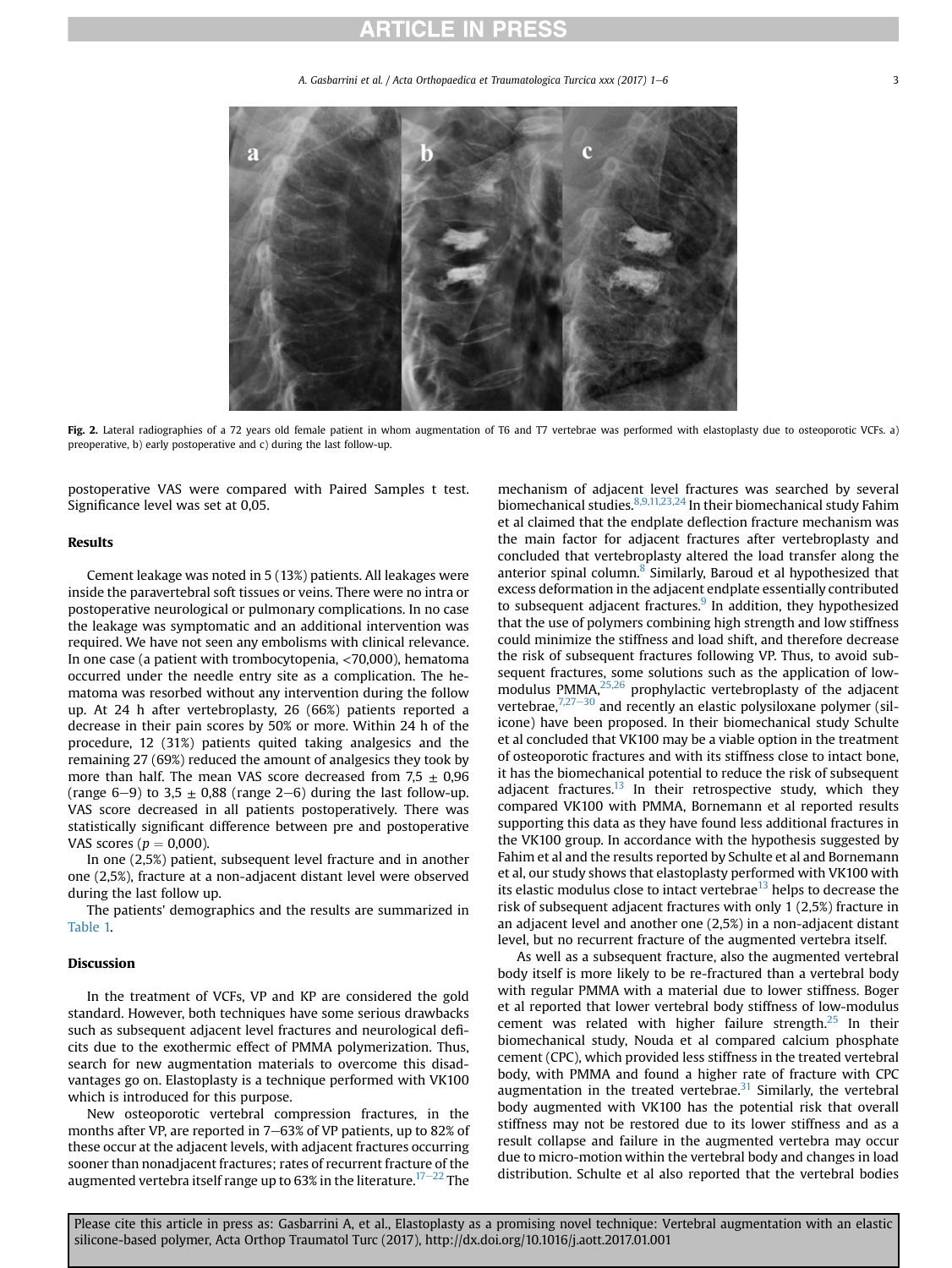4. Gasbarrini et al. / Acta Orthopaedica et Traumatologica Turcica xxx (2017) 1–6

| Table 1 |                                                        |  |  |
|---------|--------------------------------------------------------|--|--|
|         | Patients' demographics and the summary of the results. |  |  |

| n                                               | 39 (9 men, 30 women) patients                  |
|-------------------------------------------------|------------------------------------------------|
| Mean age                                        | $67$ (range, $38-84$ ) years                   |
| Type of VCFs                                    | Osteoporotic VCFs in 32 patients               |
|                                                 | VCFs due to multiple myeloma in 7 patients     |
| Mean follow-up period                           | 12,5 (range $8-22$ ) months                    |
| Total number of the treated<br>vertebral bodies | $87$ (range $1 - 5$ )                          |
| Type of anesthesia                              | Local anesthesia in 37 (95%) patients          |
|                                                 | General anesthesia in 2 (5%) patients          |
| Type of transpedicular                          | Unilateral in 62 (71%) spinal bodies           |
| approach                                        | Bilateral in 25 (19%) spinal bodies            |
| Cement leakage                                  | Paravertebral in 5 (13%) patients              |
| The mean VAS                                    | Preoperative 7.5 $\pm$ 0.96 (range 6–9)        |
|                                                 | Last follow up $3.5 \pm 0.88$ (range 2–6)      |
| Fractures during the                            | Subsequent level fracture in one (2,5%) and    |
| follow-up                                       | non-adjacent distant level fracture in another |
|                                                 | one.                                           |

subsided significantly during repetitive loading. While this increased the overall stiffness at 5000 cycles, the vertebral bodies collapsed around 4 mm, about 10% of their initial height.<sup>13</sup> Bornemann et al did not encounter any collapse in the VK100 augmented vertebrae after a mean follow up period of 12 months.<sup>14</sup> Similarly, we did not found out any collapse of the vertebral bodies augmented with VK100 in our study.

In their systematic review of 69 clinical studies, Hulme et al have found the mean VAS score to decrease from 8,2 to 3,0 and found out that 87% of the patients have had pain relief after vertebroplasty or kyphoplasty. $32$  In their study with their first experience with elastoplasty in 12 patients, Urlings and van der Linden reported that the mean preoperative VAS score to decrease from 7,9 to 3 postoperatively.<sup>[15](#page-4-0)</sup> In only one patient, VAS did not decrease and remained constant as 8. Postoperative VAS results of 2 patients were not present, as these patients were deceased. In this report, elastoplasty seemed to be useful in decreasing VAS, however the authors did not interpret their pain outcomes. Bornemann et al reported that the use of VK100 was with reduction in VAS and ODI comparable to or slightly better to than PMMA usage, probably with minor additional fracture occurrence.<sup>14</sup> In our series, the mean VAS score decreased from 7,5 to 3,5 VAS score decreased in all patients postoperatively. There was statistically significant difference between pre and postoperative VAS scores ( $p = 0,000$ ). With these results, elastoplasty seems to be comparable with VP and KP regarding pain relief.

The risk of cement leakage in various series of VP and KP ranges between 3% and  $80\%^{33-37}$  $80\%^{33-37}$  $80\%^{33-37}$  with resultant neurological deficits such as radiculopathy and cord compression occurring in  $0\%-3,7\%$  and 0% to 0,5%, respectively.<sup>[32](#page-4-0)–[35](#page-4-0)</sup> In their systematic review, Hulme et al have evaluated 69 clinical studies and the mean leakage rate was  $41\%$ <sup>[32](#page-4-0)</sup> All leakages were inside the paravertebral soft tissues or veins. In their study with VK100, Urlings and van der Linden reported a high leakage rate of 90% in 19 vertebral segments out of  $21<sup>15</sup>$  In 67% of treated vertebrae, leakage occurred to the perivertebral venous plexus, whereas the leakage was into the paravertebral soft tissue. There was also leakage to the long back muscles through the puncture canal after removal of the needle (14%) and to the adjacent intervertebral disc (14%). In this study, only 17% of treated vertebrae showed no leakage. In their comparative study, Bornemann et al reported a leakage rate of 6,7 (1 patient out of 15) in the PMMA group and 13,3% (2 patients out of 15) in the VK100 group of their study. They claimed that there was no statistically significant difference between the groups. They did not specify the location of the leakages in both groups. In our study, there was a leakage rate of 13%. All leakages were inside the paravertebral soft tissues or veins in our study. Our results regarding leakage is consistent with the literature data on cement leakage and the outcomes of the study performed by Bornemann et al.

Silicone pulmonary embolism is a serious complication of elastoplasty.<sup>15</sup> Urlings and van der Linden has performed chest computerized tomography (CT) in the early postoperative period in ten of the 12 patients in whom they performed elastoplasty.<sup>15</sup> They have detected silicone pulmonary embolism (SPE) in 60% (6/10) of these patients. However, only 1 of the 10 patients with detected SPE was symptomatic, as the others remained asymptomatic. On the contrary, Bournemann et al did not encounter any symptomatic SPE in the VK100 group in their study. In our study we also did not encounter clinically symptomatic SPE related with VK100 augmentation. Because there was no pulmonary symptom, we did not perform postoperative chest CT in our cases. Due to the low viscosity, we also suppose that SPE may occur during elastoplasty via perivertebral venous plexus. However, with the presence of no symptomatic cases, our study shows that SPE is not a clinical event similar with cement pulmonary embolism (CPE). In Vertos II study, all patients were asymptomatic at the time of CPE diagnosis verified by imaging studies. $37$  This is because the cement fragments are distributed peripherally without a specific lobar localization. Studies conducted in patients with CPE show that cement deposits does not cause structural changes in the lung parenchyma and patients usually do not develop sequelae. $37$  This is due to biologically inert behavior of cement, which is not causing inflammation in the lung parenchyma. $37$  As it is a silicon based polymer, VK100 is also biologically inert and it is probable that SPE does not cause inflammation in the lung parenchyma through this mechanism. Thus, we believe that a close clinical follow-up is sufficient in most of the elastoplasty cases. Early postoperative chest radiographs and chest CT should be performed only if necessary in symptomatic cases.

Height restoration after vertebral augmentation is another important concern regarding both clinical and radiological outcomes. In their comparative study, Bornemann et al reported that augmentation with both PMMA and VK100 lead to significantly improved vertebral heights.<sup>[14](#page-4-0)</sup> However, they reported that height restoration of VK100 was not satisfactory when compared to PMMA augmentation after 12 months. Their study demonstrated a worse height restoration, but a more stable height over the follow-up period, in the VK100 group. Unfortunately, we did not evaluate height restoration after VK100 augmentation. The lack of the data regarding vertebral height restoration is a weak point of our study.

When compared with PMMA, VK100 has some certain advantages. Although VK100 hardens slower than PMMA, the hardening period of the material and the injection time can be adjusted by changing the temperature. The technique is more economical as the wider time window of processing the mixed substance and the possibility to adapt the amount of augmentation material make the multi level vertebral augmentation feasible using only a single kit for all levels. A further advantage of VK100, with its elasticity and reduced stiffness, is the possibility of introducing metallic materials such as pedicle screws or biopsy trocars inside it Latter instrumentation of the augmented vertebra and biopsy for recurrences occurred anterior to the augmentation, in tumor cases, are viable with this feature. Also as the material is elastic, its space occupying effect is limited. With these features, even in case of leakage inside the spinal canal, the potential of neurological damage is low. With its lower viscosity, contrary to PMMA, it does not break the trabecule of the spongious bone but diffuse between them and interdigitate when it is hardened [\(Fig. 3](#page-4-0)). This effect provides enhanced bone adherence.<sup>14</sup>

The retrospective design of the study, the limited number of the patients, short follow up periods, the insufficiency of the radiological evaluation, the lack of data on VAS score changes over time,

<span id="page-3-0"></span>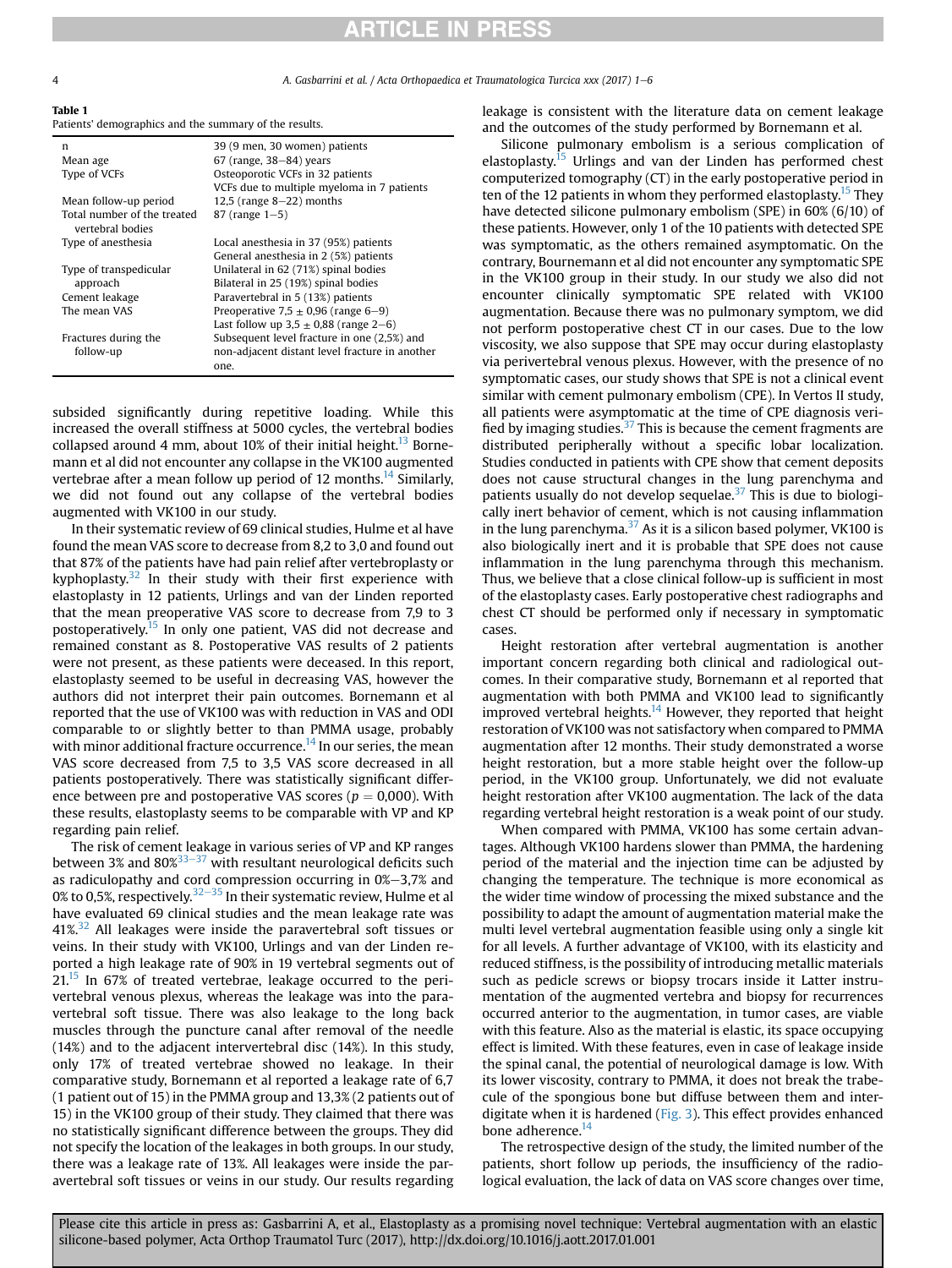A. Gasbarrini et al. / Acta Orthopaedica et Traumatologica Turcica xxx (2017) 1–6 5

<span id="page-4-0"></span>

Fig. 3. Postoperative axial CT scan revealing the interdigitation of VK100 without destroying the trabecular structure.

functional scoring of the patients and the control groups are the main draw-backs of our study and preclude reaching a more definite judgment. Short follow up periods of the patients may be the reason for the low number of subsequent fractures as some impending fractures that may occur in the long term could be present. The heterogeneity of the patient group regarding the etiology and the number of the spinal levels treated may have lead to misinterpretation of VAS scores. The demonstration of VAS changes over time would interprete the clinical outcome in a better view. The lack of the control groups and the retrospective design of the study are certain objections as some key statistics cannot be measured. As a result of the retrospective aspect, an accurate record-keeping of the clinical and the radiological outcomes was not present. Thus, randomized controlled trials with long-term follow-up periods are required for further evaluation of the elastoplasty technique. However, we believe that this is an important study as there are very few studies in the literature reporting on the results of elastoplasty technique using VK100 in the treatment of VCFs.

In conclusion, the results obtained in our study show that elastoplasty is a safe and promising technique to overcome some certain drawbacks of PMMA, in the augmentation of VCFs. Our study demonstrates that elastoplasty performed with VK100 is comparable to VP and KP in terms of pain relief. The rate of leakage appears to be comparable with that of VP and KP. Even if SPE occurs, it is asymptomatic. In the short term, it has been found promising regarding the avoidance of subsequent level fractures.

#### References

- 1. [Galibert P, Deramond H, Rosat P, Le Gars D. Preliminary note on the treatment](http://refhub.elsevier.com/S1017-995X(16)30224-3/sref1) [of vertebral angioma by percutaneous acrylic vertebroplasty.](http://refhub.elsevier.com/S1017-995X(16)30224-3/sref1) Neurochirurgie. 1987:33(2):166-[168.](http://refhub.elsevier.com/S1017-995X(16)30224-3/sref1)
- 2. [Heo DH, Chin DK, Yoon YS, Kuh SU. Recollapse of previous vertebral](http://refhub.elsevier.com/S1017-995X(16)30224-3/sref2) [compression fracture after percutaneous vertebroplasty.](http://refhub.elsevier.com/S1017-995X(16)30224-3/sref2) Osteoporos Int. 2009:20(3):473-[480.](http://refhub.elsevier.com/S1017-995X(16)30224-3/sref2)
- 3. [Yoshii T, Ueki H, Kato T, Tomizawa S, Okawa A. Severe kyphotic deformity](http://refhub.elsevier.com/S1017-995X(16)30224-3/sref3) [resulting from collapses of cemented and adjacent vertebrae following](http://refhub.elsevier.com/S1017-995X(16)30224-3/sref3) [percutaneous vertebroplasty using calcium phosphate cement. A case report.](http://refhub.elsevier.com/S1017-995X(16)30224-3/sref3) Skelet Radiol. 2014:43(10):1477-[1480.](http://refhub.elsevier.com/S1017-995X(16)30224-3/sref3)
- 4. [Lin WC, Lee YC, Lee CH, et al. Refractures in cemented vertebrae after percu](http://refhub.elsevier.com/S1017-995X(16)30224-3/sref4)[taneous vertebroplasty: a retrospective analysis.](http://refhub.elsevier.com/S1017-995X(16)30224-3/sref4) Eur Spine J. 2008;17(4): [592](http://refhub.elsevier.com/S1017-995X(16)30224-3/sref4)-599
- 5. [Harrop JS, Prpa B, Reinhardt MK, Lieberman I. Primary and secondary osteo](http://refhub.elsevier.com/S1017-995X(16)30224-3/sref5)[porosis' incidence of subsequent vertebral compression fractures after](http://refhub.elsevier.com/S1017-995X(16)30224-3/sref5) kyphoplasty. [Spine \(Phila Pa 1976\)](http://refhub.elsevier.com/S1017-995X(16)30224-3/sref5). 2004;29(19):2120-[2125](http://refhub.elsevier.com/S1017-995X(16)30224-3/sref5).
- 6. [Han SL, Wan SL, Li QT, et al. Is vertebroplasty a risk factor for subsequent](http://refhub.elsevier.com/S1017-995X(16)30224-3/sref6) [vertebral fracture, meta-analysis of published evidence?](http://refhub.elsevier.com/S1017-995X(16)30224-3/sref6) Osteoporos Int. [2015;26\(1\):113](http://refhub.elsevier.com/S1017-995X(16)30224-3/sref6)e[122.](http://refhub.elsevier.com/S1017-995X(16)30224-3/sref6)
- 7. [Trout AT, Kallmes DF. Does vertebroplasty cause incident vertebral fractures? A](http://refhub.elsevier.com/S1017-995X(16)30224-3/sref7) [review of available data.](http://refhub.elsevier.com/S1017-995X(16)30224-3/sref7) AINR Am I Neuroradiol. 2006:27(7):1397-[1403.](http://refhub.elsevier.com/S1017-995X(16)30224-3/sref7)
- 8. [Fahim DK, Sun K, Tawackoli W, et al. Premature adjacent vertebral fracture](http://refhub.elsevier.com/S1017-995X(16)30224-3/sref8) [after vertebroplasty: a biomechanical study.](http://refhub.elsevier.com/S1017-995X(16)30224-3/sref8) Neurosurgery. 2011;69(3): [733](http://refhub.elsevier.com/S1017-995X(16)30224-3/sref8)-744
- 9. [Baroud G, Nemes J, Heini P, Steffen T. Load shift of the intervertebral disc after a](http://refhub.elsevier.com/S1017-995X(16)30224-3/sref9) vertebroplasty: a fi[nite-element study.](http://refhub.elsevier.com/S1017-995X(16)30224-3/sref9) Eur Spine J. 2003;12(4):421-[426.](http://refhub.elsevier.com/S1017-995X(16)30224-3/sref9)
- 10. [Nagaraja S, Awada HK, Dreher ML. Vertebroplasty increases trabecular](http://refhub.elsevier.com/S1017-995X(16)30224-3/sref10) [microfractures in elderly female cadaver spines.](http://refhub.elsevier.com/S1017-995X(16)30224-3/sref10) Osteoporos Int. 2015;26(7): [2029](http://refhub.elsevier.com/S1017-995X(16)30224-3/sref10)-[2034.](http://refhub.elsevier.com/S1017-995X(16)30224-3/sref10)
- 11. [Polikeit A, Nolte LP, Ferguson SJ. The effect of cement augmentation on the load](http://refhub.elsevier.com/S1017-995X(16)30224-3/sref11) [transfer in an osteoporotic functional spinal unit:](http://refhub.elsevier.com/S1017-995X(16)30224-3/sref11) finite-element analysis. Spine (Phila Pa 1976). 2003:28(10):991-[996](http://refhub.elsevier.com/S1017-995X(16)30224-3/sref11).
- 12. [Kim JM, Shin DA, Byun DH, Kim HS, Kim S, Kim HI. Effect of bone cement](http://refhub.elsevier.com/S1017-995X(16)30224-3/sref12) [volume and stiffness on occurrences of adjacent vertebral fractures after ver-](http://refhub.elsevier.com/S1017-995X(16)30224-3/sref12)tebroplasty. [J Korean Neurosurg Soc](http://refhub.elsevier.com/S1017-995X(16)30224-3/sref12). 2012;52(5):435-[440](http://refhub.elsevier.com/S1017-995X(16)30224-3/sref12).
- 13. [Schulte TL, Keiler A, Riechelmann F, Lange T, Schmoelz W. Biomechanical](http://refhub.elsevier.com/S1017-995X(16)30224-3/sref13) [comparison of vertebral augmentation with silicone and PMMA cement and](http://refhub.elsevier.com/S1017-995X(16)30224-3/sref13) two filling grades. Eur Spine J[. 2013;22\(12\):2695](http://refhub.elsevier.com/S1017-995X(16)30224-3/sref13)-[2701.](http://refhub.elsevier.com/S1017-995X(16)30224-3/sref13)
- 14. [Bornemann R, Rommelspacher Y, Jansen TR, Sander K, Wirtz DC,](http://refhub.elsevier.com/S1017-995X(16)30224-3/sref14) Pfl[ugmacher R. Elastoplasty: a silicon polymer as a new](http://refhub.elsevier.com/S1017-995X(16)30224-3/sref14) filling material for [kyphoplasty in comparison to PMMA.](http://refhub.elsevier.com/S1017-995X(16)30224-3/sref14) Pain Physician. 2016;19(6):E885-[E892](http://refhub.elsevier.com/S1017-995X(16)30224-3/sref14).
- 15. [Urlings TA, van der Linden E. Elastoplasty:](http://refhub.elsevier.com/S1017-995X(16)30224-3/sref15) first experience in 12 patients. [Cardiovasc Interv Radiol](http://refhub.elsevier.com/S1017-995X(16)30224-3/sref15). 2013:36(2):479-[483](http://refhub.elsevier.com/S1017-995X(16)30224-3/sref15).
- 16. Price DD, McGrath PA, Rafi[i A, Buckingham B. The validation of visual analogue](http://refhub.elsevier.com/S1017-995X(16)30224-3/sref16) [scales as ratio scale measures for chronic and experimental pain.](http://refhub.elsevier.com/S1017-995X(16)30224-3/sref16) Pain. [1983;17\(1\):45](http://refhub.elsevier.com/S1017-995X(16)30224-3/sref16)-[56.](http://refhub.elsevier.com/S1017-995X(16)30224-3/sref16)
- 17. [Blasco J, Martinez-Ferrer A, Macho J, et al. Effect of vertebroplasty on pain](http://refhub.elsevier.com/S1017-995X(16)30224-3/sref17) [relief, quality of life, and the incidence of new vertebral fractures: a 12-month](http://refhub.elsevier.com/S1017-995X(16)30224-3/sref17) [randomized follow-up, controlled trial.](http://refhub.elsevier.com/S1017-995X(16)30224-3/sref17) J Bone Min Res. 2012;27(5): [1159](http://refhub.elsevier.com/S1017-995X(16)30224-3/sref17)-[1166](http://refhub.elsevier.com/S1017-995X(16)30224-3/sref17)
- 18. [Hierholzer J, Fuchs H, Westphalen K, Baumann C, Slotosch C, Schulz R. Inci](http://refhub.elsevier.com/S1017-995X(16)30224-3/sref18)[dence of symptomatic vertebral fractures in patients after percutaneous ver-](http://refhub.elsevier.com/S1017-995X(16)30224-3/sref18)tebroplasty. [Cardiovasc Interv Radiol](http://refhub.elsevier.com/S1017-995X(16)30224-3/sref18). 2008;31(6):1178-[1183.](http://refhub.elsevier.com/S1017-995X(16)30224-3/sref18)
- 19. [Li YA, Lin CL, Chang MC, Liu CL, Chen TH, Lai SC. Subsequent vertebral fracture](http://refhub.elsevier.com/S1017-995X(16)30224-3/sref19) [after vertebroplasty: incidence and analysis of risk factors.](http://refhub.elsevier.com/S1017-995X(16)30224-3/sref19) Spine (Phila Pa 1976). 2012:37(3):179-[183](http://refhub.elsevier.com/S1017-995X(16)30224-3/sref19).
- 20. [Trout AT, Kallmes DF, Kaufmann TJ. New fractures after vertebroplasty: adja](http://refhub.elsevier.com/S1017-995X(16)30224-3/sref20)[cent fractures occur signi](http://refhub.elsevier.com/S1017-995X(16)30224-3/sref20)ficantly sooner. AJNR Am J Neuroradiol. 2006;27(1):  $217 - 223$  $217 - 223$  $217 - 223$
- 21. [Tseng YY, Yang TC, Tu PH, Lo YL, Yang ST. Repeated and multiple new vertebral](http://refhub.elsevier.com/S1017-995X(16)30224-3/sref21) [compression fractures after percutaneous transpedicular vertebroplasty.](http://refhub.elsevier.com/S1017-995X(16)30224-3/sref21) Spine (Phila Pa 1976)[. 2009;34\(18\):1917](http://refhub.elsevier.com/S1017-995X(16)30224-3/sref21)-[1922.](http://refhub.elsevier.com/S1017-995X(16)30224-3/sref21)
- 22. [Fribourg D, Tang C, Sra P, Delamarter R, Bae H. Incidence of subsequent](http://refhub.elsevier.com/S1017-995X(16)30224-3/sref22) [vertebral fracture after kyphoplasty.](http://refhub.elsevier.com/S1017-995X(16)30224-3/sref22) Spine (Phila Pa 1976). 2004;29(20): [2270](http://refhub.elsevier.com/S1017-995X(16)30224-3/sref22)-[2276. discussion 2277](http://refhub.elsevier.com/S1017-995X(16)30224-3/sref22).
- 23. [Liebschner MA, Rosenberg WS, Keaveny TM. Effects of bone cement volume](http://refhub.elsevier.com/S1017-995X(16)30224-3/sref23) [and distribution on vertebral stiffness after vertebroplasty.](http://refhub.elsevier.com/S1017-995X(16)30224-3/sref23) Spine (Phila Pa 1976). 2001:26(14):1547-[1554.](http://refhub.elsevier.com/S1017-995X(16)30224-3/sref23)
- 24. [Belkoff SM, Mathis JM, Jasper LE, Deramond H. The biomechanics of verte](http://refhub.elsevier.com/S1017-995X(16)30224-3/sref24)[broplasty. The effect of cement volume on mechanical behavior.](http://refhub.elsevier.com/S1017-995X(16)30224-3/sref24) Spine (Phila Pa 1976)[. 2001;26\(14\):1537](http://refhub.elsevier.com/S1017-995X(16)30224-3/sref24)-[1541.](http://refhub.elsevier.com/S1017-995X(16)30224-3/sref24)
- 25. [Boger A, Heini P, Windolf M, Schneider E. Adjacent vertebral failure after](http://refhub.elsevier.com/S1017-995X(16)30224-3/sref25) [vertebroplasty: a biomechanical study of low-modulus PMMA cement.](http://refhub.elsevier.com/S1017-995X(16)30224-3/sref25) Eur Spine J[. 2007;16\(12\):2118](http://refhub.elsevier.com/S1017-995X(16)30224-3/sref25)-[2125](http://refhub.elsevier.com/S1017-995X(16)30224-3/sref25).
- 26. [Kinzl M, Benneker LM, Boger A, Zysset PK, Pahr DH. The effect of standard and](http://refhub.elsevier.com/S1017-995X(16)30224-3/sref26) [low-modulus cement augmentation on the stiffness, strength, and endplate](http://refhub.elsevier.com/S1017-995X(16)30224-3/sref26) [pressure distribution in vertebroplasty.](http://refhub.elsevier.com/S1017-995X(16)30224-3/sref26) Eur Spine J. 2012;21(5):920-[929.](http://refhub.elsevier.com/S1017-995X(16)30224-3/sref26)
- 27. [Kobayashi N, Numaguchi Y, Fuwa S, et al. Prophylactic vertebroplasty: cement](http://refhub.elsevier.com/S1017-995X(16)30224-3/sref27) [injection into non-fractured vertebral bodies during percutaneous verte](http://refhub.elsevier.com/S1017-995X(16)30224-3/sref27)broplasty. Acad Radiol.  $2009;16(2):136-143$ .
- 28. [Chiang CK, Wang YH, Yang CY, Yang BD, Wang JL. Prophylactic vertebroplasty](http://refhub.elsevier.com/S1017-995X(16)30224-3/sref28) [may reduce the risk of adjacent intact vertebra from fatigue injury: an ex vivo](http://refhub.elsevier.com/S1017-995X(16)30224-3/sref28) [biomechanical study.](http://refhub.elsevier.com/S1017-995X(16)30224-3/sref28) Spine (Phila Pa 1976). 2009;34(4):356-[364.](http://refhub.elsevier.com/S1017-995X(16)30224-3/sref28)
- 29. [Yen CH, Teng MM, Yuan WH, Sun YC, Chang CY. Preventive vertebroplasty for](http://refhub.elsevier.com/S1017-995X(16)30224-3/sref29) [adjacent vertebral bodies: a good solution to reduce adjacent vertebral fracture](http://refhub.elsevier.com/S1017-995X(16)30224-3/sref29) [after percutaneous vertebroplasty.](http://refhub.elsevier.com/S1017-995X(16)30224-3/sref29) AJNR Am J Neuroradiol. 2012;33(5): [826](http://refhub.elsevier.com/S1017-995X(16)30224-3/sref29)-[832](http://refhub.elsevier.com/S1017-995X(16)30224-3/sref29).
- 30. [Aquarius R, Homminga J, Hosman AJ, Verdonschot N, Tanck E. Prophylactic](http://refhub.elsevier.com/S1017-995X(16)30224-3/sref30) [vertebroplasty can decrease the fracture risk of adjacent vertebrae: an in vitro](http://refhub.elsevier.com/S1017-995X(16)30224-3/sref30) cadaveric study. Med Eng Phys[. 2014;36\(7\):944](http://refhub.elsevier.com/S1017-995X(16)30224-3/sref30)-[948.](http://refhub.elsevier.com/S1017-995X(16)30224-3/sref30)
- 31. [Nouda S, Tomita S, Kin A, Kawahara K, Kinoshita M. Adjacent vertebral body](http://refhub.elsevier.com/S1017-995X(16)30224-3/sref31) [fracture following vertebroplasty with polymethylmethacrylate or calcium](http://refhub.elsevier.com/S1017-995X(16)30224-3/sref31) [phosphate cement: biomechanical evaluation of the cadaveric spine.](http://refhub.elsevier.com/S1017-995X(16)30224-3/sref31) Spine (Phila Pa 1976)[. 2009;34\(24\):2613](http://refhub.elsevier.com/S1017-995X(16)30224-3/sref31)-[2618.](http://refhub.elsevier.com/S1017-995X(16)30224-3/sref31)
- 32. [Hulme PA, Krebs J, Ferguson SJ, Berlemann U. Vertebroplasty and kyphoplasty:](http://refhub.elsevier.com/S1017-995X(16)30224-3/sref32) [a systematic review of 69 clinical studies.](http://refhub.elsevier.com/S1017-995X(16)30224-3/sref32) Spine (Phila Pa 1976). 2006;31(17): [1983](http://refhub.elsevier.com/S1017-995X(16)30224-3/sref32)-[2001.](http://refhub.elsevier.com/S1017-995X(16)30224-3/sref32)
- 33. [Jensen ME, Evans AJ, Mathis JM, Kallmes DF, Cloft HJ, Dion JE. Percutaneous](http://refhub.elsevier.com/S1017-995X(16)30224-3/sref33) [polymethylmethacrylate vertebroplasty in the treatment of osteoporotic](http://refhub.elsevier.com/S1017-995X(16)30224-3/sref33) [vertebral body compression fractures: technical aspects.](http://refhub.elsevier.com/S1017-995X(16)30224-3/sref33) AJNR Am J Neuroradiol. [1997;18\(10\):1897](http://refhub.elsevier.com/S1017-995X(16)30224-3/sref33)-[1904.](http://refhub.elsevier.com/S1017-995X(16)30224-3/sref33)